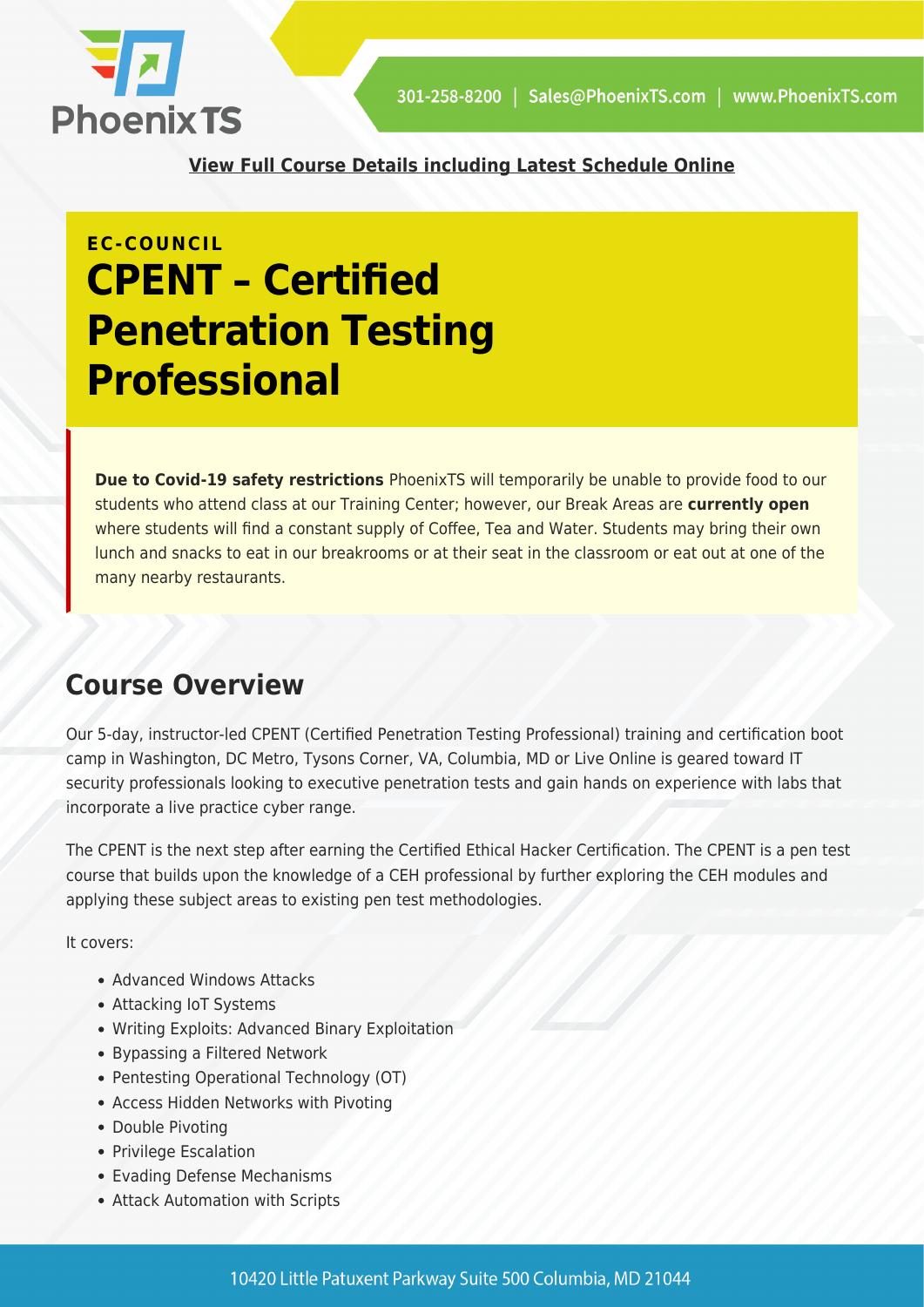

- Weaponize Your Exploits
- Write Professional Reports

## **Schedule**

| <b>DATE</b>                                       | <b>LOCATION</b>                       |                   |
|---------------------------------------------------|---------------------------------------|-------------------|
| $7/11/22 - 7/15/22$ (5 days)<br>8:30AM - 4:30PM   | <b>Live Online</b><br>Open            | Contact Us        |
| $7/11/22 - 7/15/22$ (5 days)<br>8:30AM - 4:30PM   | Columbia, MD<br>Open                  | Contact Us        |
| $8/08/22 - 8/12/22$ (5 days)<br>8:30AM - 4:30PM   | <b>Tysons Corner, VA</b><br>Open      | Contact Us        |
| $8/15/22 - 8/19/22$ (5 days)<br>8:30AM - 4:30PM   | <b>Live Online</b><br>Open            | Contact Us        |
| $8/15/22 - 8/19/22$ (5 days)<br>8:30AM - 4:30PM   | Columbia, MD<br>Open                  | Contact Us        |
| $9/19/22 - 9/23/22$ (5 days)<br>8:30AM - 4:30PM   | <b>Columbia, MD</b><br>Open           | Contact Us        |
| $9/19/22 - 9/23/22$ (5 days)<br>8:30AM - 4:30PM   | <b>Live Online</b><br>Open            | Contact Us        |
| 10/03/22 - 10/07/22 (5 days)<br>8:30AM - 4:30PM   | <b>Tysons Corner, VA</b><br>Open      | Contact Us        |
| 10/10/22 - 10/14/22 (5 days)<br>8:30AM - 4:30PM   | <b>Live Online</b><br>$\mathsf{Open}$ | Contact Us        |
| $10/10/22 - 10/14/22$ (5 days)<br>8:30AM - 4:30PM | <b>Columbia, MD</b><br>Open           | Contact Us        |
| 11/21/22 - 11/25/22 (5 days)<br>8:30AM - 4:30PM   | <b>Live Online</b><br>Open            | Contact Us        |
| 11/21/22 - 11/25/22 (5 days)<br>8:30AM - 4:30PM   | Columbia, MD<br>Open                  | <b>Contact Us</b> |
| 12/05/22 - 12/09/22 (5 days)<br>8:30AM - 4:30PM   | <b>Tysons Corner, VA</b><br>Open      | Contact Us        |
| 12/12/22 - 12/16/22 (5 days)<br>8:30AM - 4:30PM   | <b>Live Online</b><br><b>Open</b>     | Contact Us        |
|                                                   |                                       |                   |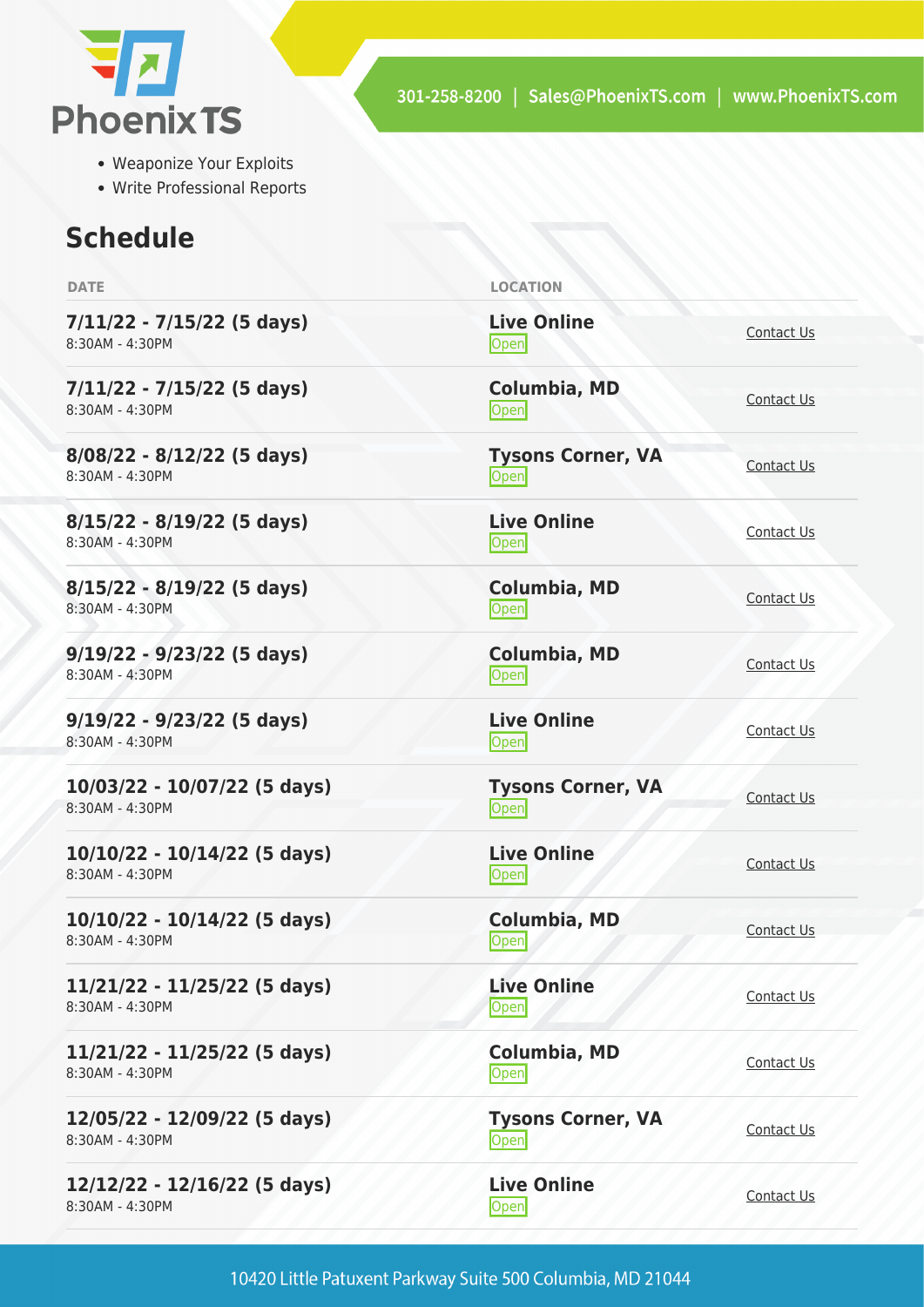

301-258-8200 | Sales@PhoenixTS.com | www.PhoenixTS.com

**12/12/22 - 12/16/22 (5 days)** 8:30AM - 4:30PM

**1/09/23 - 1/13/23 (5 days)** 8:30AM - 4:30PM

**1/23/23 - 1/27/23 (5 days)** 8:30AM - 4:30PM

**1/23/23 - 1/27/23 (5 days)** 8:30AM - 4:30PM

**3/06/23 - 3/10/23 (5 days)** 8:30AM - 4:30PM

**3/13/23 - 3/17/23 (5 days)** 8:30AM - 4:30PM

**3/13/23 - 3/17/23 (5 days)** 8:30AM - 4:30PM

**5/08/23 - 5/12/23 (5 days)** 8:30AM - 4:30PM

**5/15/23 - 5/19/23 (5 days)** 8:30AM - 4:30PM

**5/15/23 - 5/19/23 (5 days)** 8:30AM - 4:30PM

**7/10/23 - 7/14/23 (5 days)** 8:30AM - 4:30PM

**7/17/23 - 7/21/23 (5 days)** 8:30AM - 4:30PM

**7/17/23 - 7/21/23 (5 days)** 8:30AM - 4:30PM

**10/02/23 - 10/06/23 (5 days)** 8:30AM - 4:30PM

**10/09/23 - 10/13/23 (5 days)** 8:30AM - 4:30PM

**DATE LOCATION**

**Columbia, MD [Contact Us](https://phoenixts.com/schedule/more-info/?class=22304)**<br> **Open** 

**Tysons Corner, VA Open** [Contact Us](https://phoenixts.com/schedule/more-info/?class=28781) Contact Us

**Live Online** <u>[Contact Us](https://phoenixts.com/schedule/more-info/?class=28800)</u>

**Columbia, MD** [Contact Us](https://phoenixts.com/schedule/more-info/?class=28801)<br>Open

**Tysons Corner, VA Open** [Contact Us](https://phoenixts.com/schedule/more-info/?class=28783)

**Live Online** <u>Open</u> [Contact Us](https://phoenixts.com/schedule/more-info/?class=28792)

**Columbia, MD** [Contact Us](https://phoenixts.com/schedule/more-info/?class=28802)<br>Open

**Tysons Corner, VA Open** [Contact Us](https://phoenixts.com/schedule/more-info/?class=28784)

**Live Online** <u>Open</u> [Contact Us](https://phoenixts.com/schedule/more-info/?class=28797)

**Columbia, MD** [Contact Us](https://phoenixts.com/schedule/more-info/?class=28803)<br>Open

**Tysons Corner, VA Open** [Contact Us](https://phoenixts.com/schedule/more-info/?class=28786) Contact Us

**Live Online Open** [Contact Us](https://phoenixts.com/schedule/more-info/?class=28799)

**Columbia, MD** [Contact Us](https://phoenixts.com/schedule/more-info/?class=28804)<br>Open Contact Us **Tysons Corner, VA**

**Open** [Contact Us](https://phoenixts.com/schedule/more-info/?class=28788)

**Live Online** <u>Open</u> [Contact Us](https://phoenixts.com/schedule/more-info/?class=28794)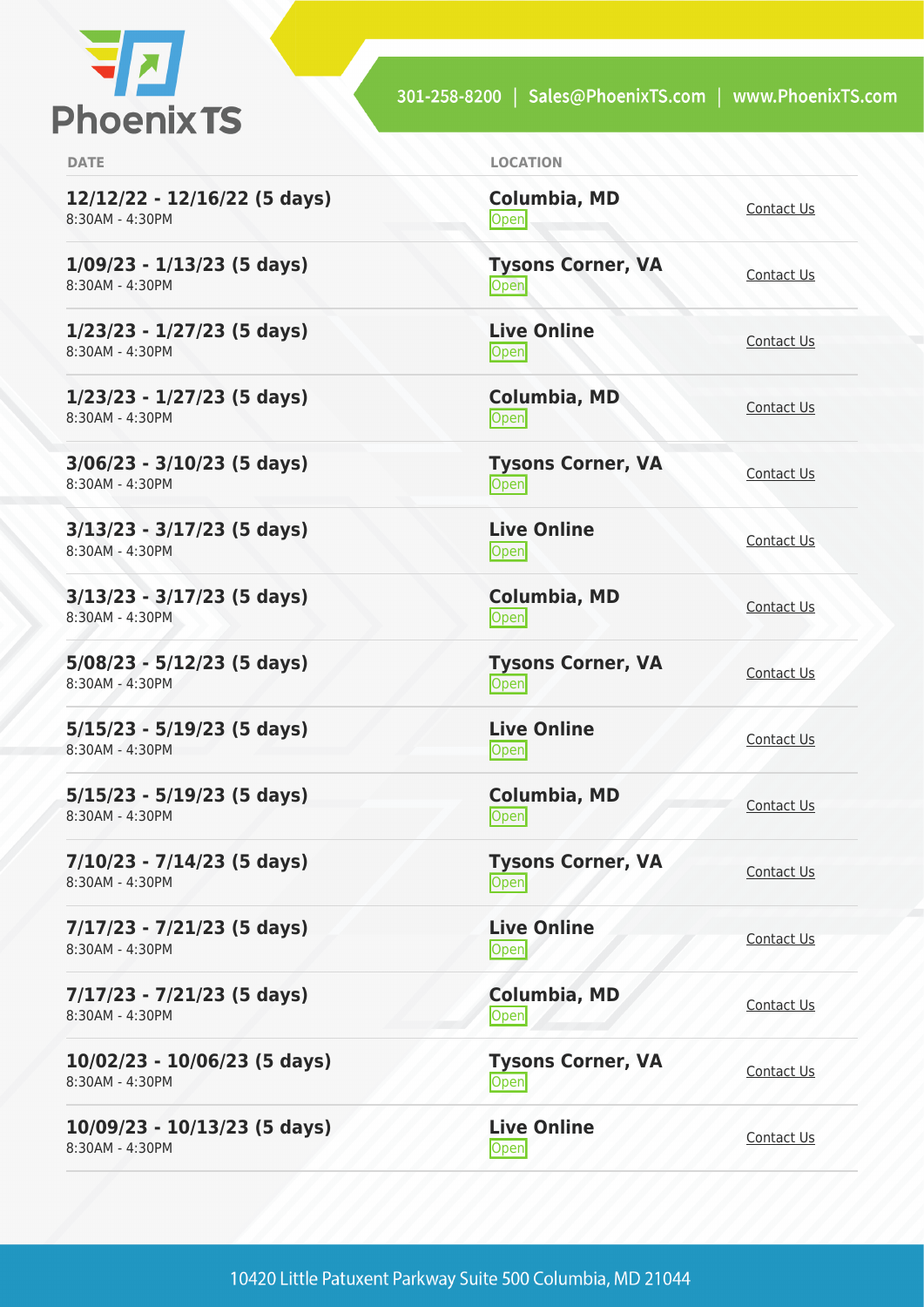

**[Contact Us](https://phoenixts.com/schedule/more-info/?class=28805)** 

**Open** [Contact Us](https://phoenixts.com/schedule/more-info/?class=28790)

<u>[Contact Us](https://phoenixts.com/schedule/more-info/?class=28795)</u>

[Contact Us](https://phoenixts.com/schedule/more-info/?class=28806)<br>
Open

**Columbia, MD**

**Live Online**

**Columbia, MD**

**Tysons Corner, VA**

**DATE LOCATION**

**10/09/23 - 10/13/23 (5 days)** 8:30AM - 4:30PM

**12/04/23 - 12/08/23 (5 days)** 8:30AM - 4:30PM

**12/11/23 - 12/15/23 (5 days)** 8:30AM - 4:30PM

**12/11/23 - 12/15/23 (5 days)** 8:30AM - 4:30PM

#### **Course Outline**

**Introduction to Penetration Testing**

**Penetration Testing Scoping and Engagement**

**Open Source Intelligence (OSINT)**

**Social Engineering Penetration Testing**

**Network Penetration Testing – External**

**Network Penetration Testing– Internal**

**Network Penetration Testing – Perimeter Devices**

**Web Application Penetration Testing**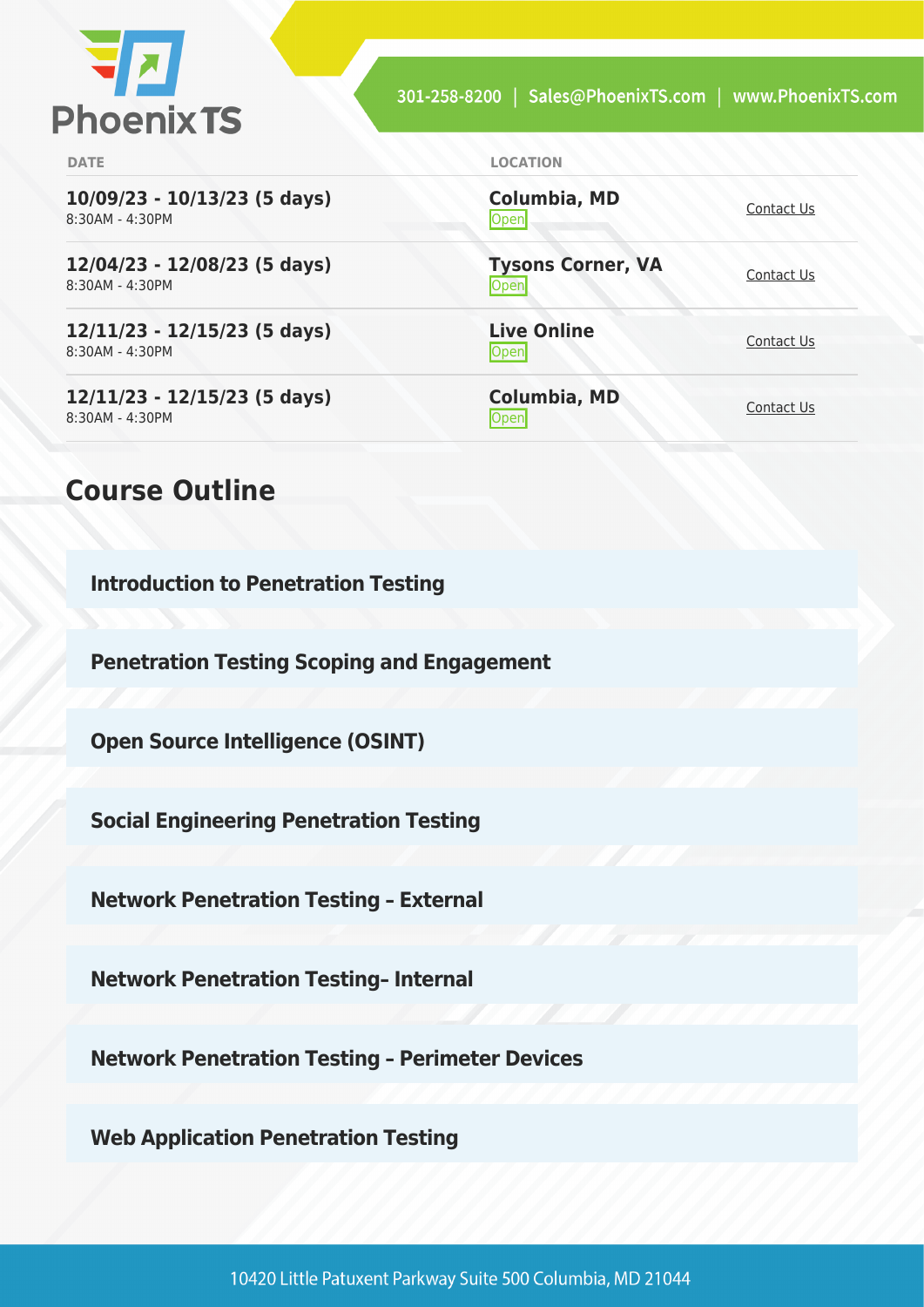

**Wireless Penetration Testing**

**IoT Penetration Testing**

**OT/SCADA Penetration Testing**

**Cloud Penetration Testing**

**Binary Analysis and Exploitation**

**Report Writing and Post Testing Actions**

### **Exam Information**

#### **CPENT Certification Exam Details**

Number of Questions: performance based

Test Duration: 24 hours (two 12 hour sessions, 1 PenTest report submission due within 7 days of session 2)

Test Format: performance based

Candidates can choose to take two 12 – hour sessions or one 24 – hour session.

Test Delivery: ECC EXAMPassing Score: 70%

Candidates who score 70% or more will earn the CPENT certification. Those who score 90% or more will earn the LPT Master credential.

**Due to Covid-19 safety restrictions** PhoenixTS will temporarily be unable to provide food to our

10420 Little Patuxent Parkway Suite 500 Columbia, MD 21044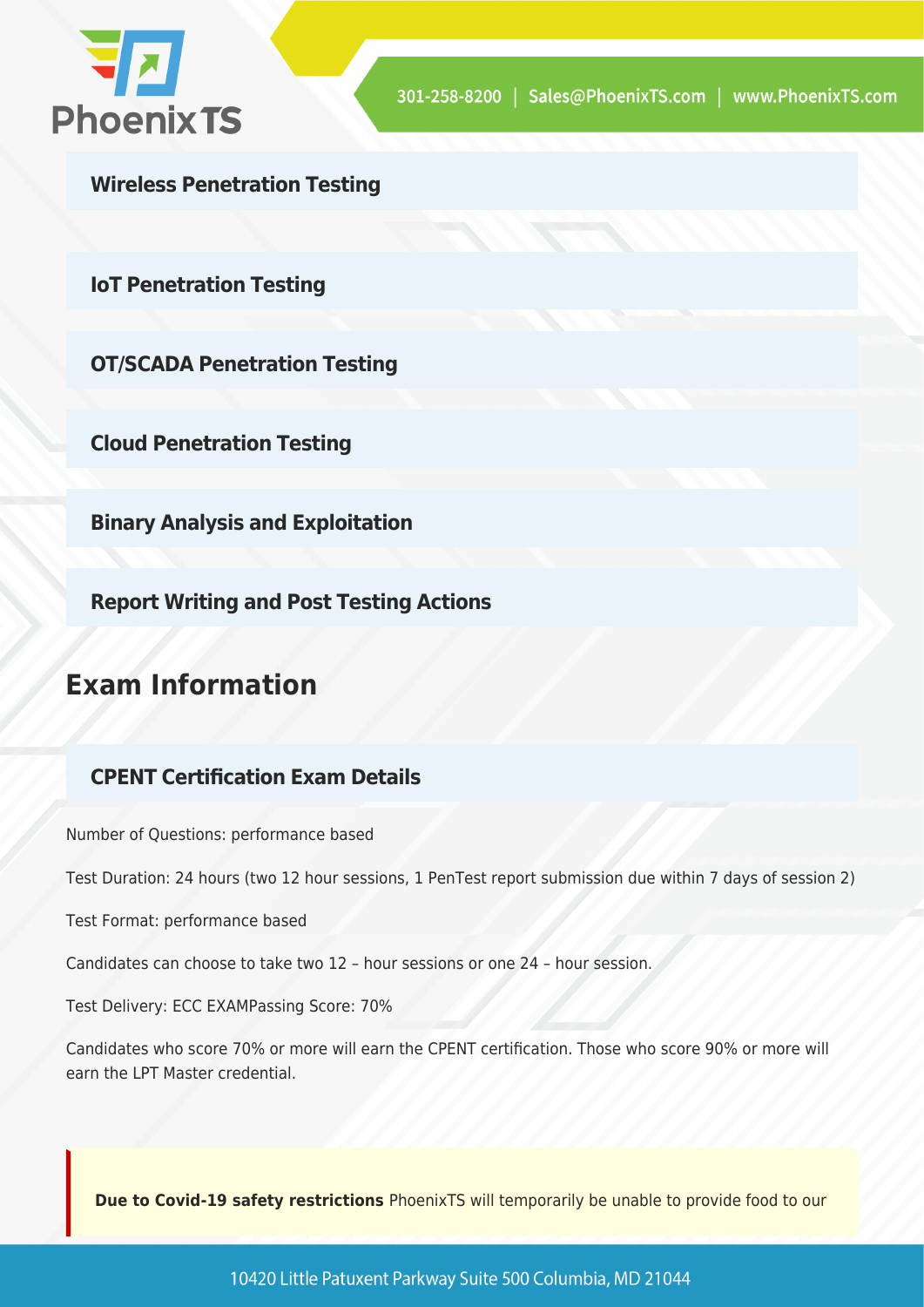

students who attend class at our Training Center; however, our Break Areas are **currently open** where students will find a constant supply of Coffee, Tea and Water. Students may bring their own lunch and snacks to eat in our breakrooms or at their seat in the classroom or eat out at one of the many nearby restaurants.





#### Price Match Guarantee

We'll match any competitor's price quote. Call us at 240-667-7757.

#### This **CPENT Certification Training** course includes:

- days instructor-led training with a CPENT Certified Instructor
- CPENT iLabs access (optional add-on)
- Official EC-Council CPENT courseware
- o Pre and post assessments
- CPENT exam voucher
- CPENT testing on the last day of class
- Onsite exam scheduling and testing center
- Certificate of completion for up to 40 CEUs/CPEs to be used toward renewing relevant certifications
- EC-Council Training Center of the Year
- EC-Council Authorized Training Course
- CPENT course retake guarantee
- Notepad, pen and highlighter\*\*